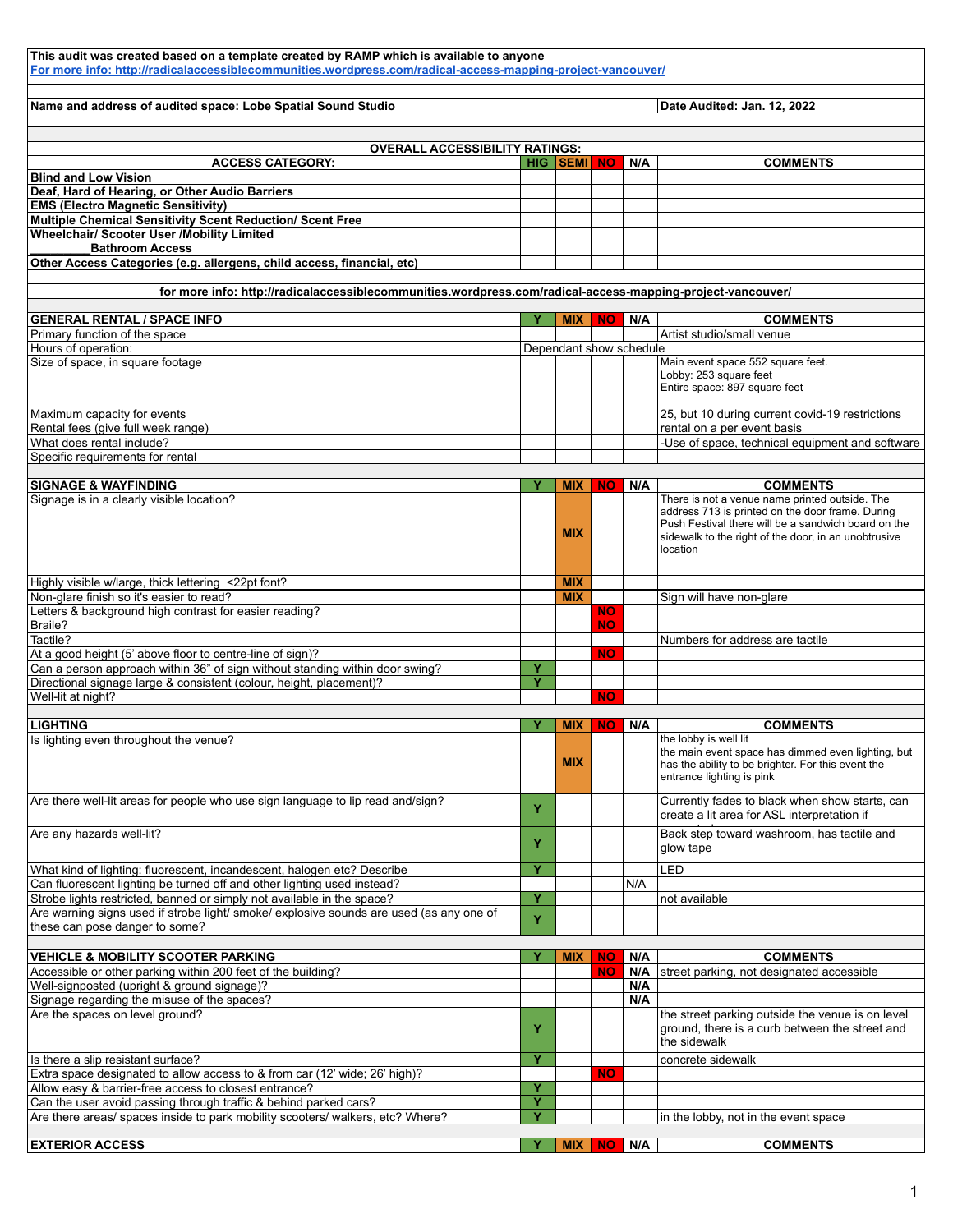| Outdoor paths in good condition (no roots, cracks, holes) to prevent tripping etc?        |          | <b>MIX</b>          |                  |     | normal sidewalk, some uneven sidewalk                            |
|-------------------------------------------------------------------------------------------|----------|---------------------|------------------|-----|------------------------------------------------------------------|
| Marked w/paint to indicate wheelchair accessible paths?                                   |          |                     | NO.              |     | normal sidewalk                                                  |
| Outline path edges with high contrast paint?                                              |          |                     | <b>NO</b>        |     |                                                                  |
| Grate slots go against traffic flow so wheelchair wheels don't get stuck?                 |          |                     |                  | N/A |                                                                  |
| Grate slots no more than 1/2" wide?                                                       |          |                     |                  | N/A |                                                                  |
| Sidewalks, ramps & paths 36" wide?                                                        | Y        |                     |                  |     |                                                                  |
| Drop-off near accessible entrance?                                                        | Ÿ        |                     |                  |     | there is a loading zone, 1/2 block west                          |
| Walkways well-lit at night?                                                               |          | <b>MIX</b>          |                  |     | dependent on city street lighting                                |
| Slip-resistant surface?                                                                   |          |                     | <b>NO</b>        |     | concrete sidewalk                                                |
|                                                                                           |          |                     |                  |     |                                                                  |
| <b>GETTING THERE: PUBLIC TRANSPORTATION ETC.</b>                                          | Y        | <b>MIX</b>          | NO.              | N/A | <b>COMMENTS</b>                                                  |
| Transit near accessible entrance? How near?                                               |          |                     |                  |     | Bustop going West is 90 metres away                              |
|                                                                                           | Y        |                     |                  |     | Bustop going East is 170 metres away                             |
|                                                                                           |          |                     |                  |     | Skytrain: Lobe is 1.7km from the Main Street-                    |
|                                                                                           |          |                     |                  |     |                                                                  |
| Are there curb cuts leading from transit to the venue to ensure those using wheelchairs & | Y        |                     |                  |     | there are sloped sidewalks (ramp) at the                         |
| others unable to climp a step can access the space?                                       |          |                     |                  |     | crosswalk at Heatley and Hastings Street                         |
| Transit accessible?                                                                       | Ÿ        |                     |                  |     |                                                                  |
| Bus? Train? Other?                                                                        | Bus stop |                     |                  |     |                                                                  |
| Route #s and other information                                                            |          | 14,16, 20, N20, N35 |                  |     |                                                                  |
| Bike lockups? Where?                                                                      | Y        |                     |                  |     | Use at own risk, they are located 20 feet from                   |
| Are transit tokens available?                                                             |          |                     |                  | N/A |                                                                  |
|                                                                                           |          |                     |                  |     |                                                                  |
|                                                                                           |          |                     |                  |     |                                                                  |
| DOORS: main and internal, excluding washroom                                              |          | <b>MIX</b>          | <b>NO</b>        | N/A | <b>COMMENTS</b>                                                  |
| Is there a wheelchair accessible entrance?                                                |          |                     |                  |     | Entrance Doorway to Lobby is accessible: 34.5" door<br>way width |
|                                                                                           |          |                     | <b>NO</b>        |     | Entrance to Event space from Lobby has 2 steps                   |
|                                                                                           |          |                     |                  |     |                                                                  |
| Is there signage to the accessible entrance?                                              |          |                     |                  | N/A |                                                                  |
| Entrance well lit at night?                                                               |          |                     |                  |     |                                                                  |
|                                                                                           |          |                     | <b>NO</b>        |     |                                                                  |
| Path to the accessible entrance clear of obstacles, roots, big cracks, etc?               | Y        |                     |                  |     |                                                                  |
| Door is at least 33 3/4" wide? (BC Building Code Standard, 2013)                          | Ÿ        |                     |                  |     |                                                                  |
| Does door open inwards or outwards?                                                       | Outwards |                     |                  |     |                                                                  |
| Door swing clearance (from door edge to ramp edge) at least 32" to allow enough space     |          |                     |                  | N/A |                                                                  |
| Operable by a single effort (no more than 8.5 lbs pressure for push or pull)?             |          |                     |                  |     | Pull when outside, door on the heavier side, door                |
|                                                                                           |          | <b>MIX</b>          |                  |     | closer has adjustable pressure                                   |
|                                                                                           |          |                     |                  |     |                                                                  |
| Are doors automatic?                                                                      |          |                     | <b>NO</b>        |     |                                                                  |
| Do automatic doors work?                                                                  |          |                     |                  | N/A |                                                                  |
| Can users open doors themselves? Wait for assistance? Describe.                           | Y        |                     |                  |     | There's no automatic door but assistance is                      |
| Thresholds flush with floor, or nearly so $(>\frac{1}{2})$ ?                              |          |                     | <b>NO</b>        |     | 1" lip                                                           |
| Doormats stationary, flat or recessed (> 1/2" high)?                                      | Y        |                     |                  |     | Door mats are stationary and taped down                          |
| Wing handles, not knobs (there are many people who cannot grasp a doorknob)?              |          |                     |                  |     | Entrance Door has wing handles                                   |
|                                                                                           |          |                     |                  |     | Event Space door has doorknob, but that door is                  |
|                                                                                           |          | <b>MIX</b>          |                  |     | usually open and will have an usher at the door if               |
|                                                                                           |          |                     |                  |     | door is closed.                                                  |
|                                                                                           |          |                     |                  |     |                                                                  |
| 3 second closing delay to allow entry without being hit by the door?                      | Y        |                     |                  |     |                                                                  |
| Peephole or windows in doors reachable (> 5 high')?                                       |          |                     |                  | N/A |                                                                  |
| Locks no higher than 5'?                                                                  | Ÿ        |                     |                  |     |                                                                  |
| Is there a doorbell at 48" high or less?                                                  |          |                     | <b>NO</b>        |     |                                                                  |
| If so, is there a visible and/or tactile indicator? Describe.                             |          |                     |                  | N/A |                                                                  |
|                                                                                           |          |                     |                  |     |                                                                  |
| <b>ELEVATORS/LIFTS</b>                                                                    |          | <b>MIX</b>          | <b>NO</b>        | N/A | <b>COMMENTS</b>                                                  |
| Do you have a lift?                                                                       |          |                     |                  |     |                                                                  |
|                                                                                           |          |                     |                  |     |                                                                  |
|                                                                                           |          |                     | <b>NO</b>        |     |                                                                  |
| Do you have an elevator?                                                                  |          |                     | <b>NO</b>        |     |                                                                  |
| Elevator size at least 5' X 5'?                                                           |          |                     |                  | N/A |                                                                  |
| Lift dimensions at least 32"W x 48"L?                                                     |          |                     |                  | N/A |                                                                  |
| Threshold no greater than 1/2"? Many wheelchairs can't get over a lip over 1/2" h         |          |                     |                  | N/A |                                                                  |
| Doors or compartment opens at least 33 3/4" wide?                                         |          |                     |                  | N/A |                                                                  |
| Elevator call buttons at a reasonable height (35" - 54" above floor)?                     |          |                     |                  | N/A |                                                                  |
| Clear of obstructions in front of call buttons?                                           |          |                     |                  | N/A |                                                                  |
| Call buttons tactile?                                                                     |          |                     |                  | N/A |                                                                  |
| Call buttons brailed?                                                                     |          |                     |                  | N/A |                                                                  |
| Braille to left of call buttons?                                                          |          |                     |                  | N/A |                                                                  |
| Tactile floor identification numbers at each door (height of 54")?                        |          |                     |                  | N/A |                                                                  |
| Braille floor identification numbers at each door (height of 54")?                        |          |                     |                  | N/A |                                                                  |
|                                                                                           |          |                     |                  | N/A |                                                                  |
| Audible signals when elevator call is answered?<br>Audible signals for direction?         |          |                     |                  | N/A |                                                                  |
|                                                                                           |          |                     |                  | N/A |                                                                  |
| Handrails on three sides of elevator?                                                     |          |                     |                  |     |                                                                  |
| Handrails mounted 36" above floor?                                                        |          |                     |                  | N/A |                                                                  |
| Does it require a key?                                                                    |          |                     |                  | N/A |                                                                  |
| Closing delay (3 seconds or more)?                                                        |          |                     |                  | N/A |                                                                  |
| Electronic re-opening activators on elevator door?                                        |          |                     |                  | N/A |                                                                  |
| Can lift be operated without assistance? Is someone available to assist?                  |          |                     |                  | N/A |                                                                  |
| Are all staff trained to operate the lift &/or are there clear instructions available?    |          |                     |                  | N/A |                                                                  |
|                                                                                           |          |                     |                  |     |                                                                  |
| <b>ESCALATORS</b><br>Does your venue offer an escalator?                                  |          | <b>MIX</b>          | NO.<br><b>NO</b> | N/A | <b>COMMENTS</b>                                                  |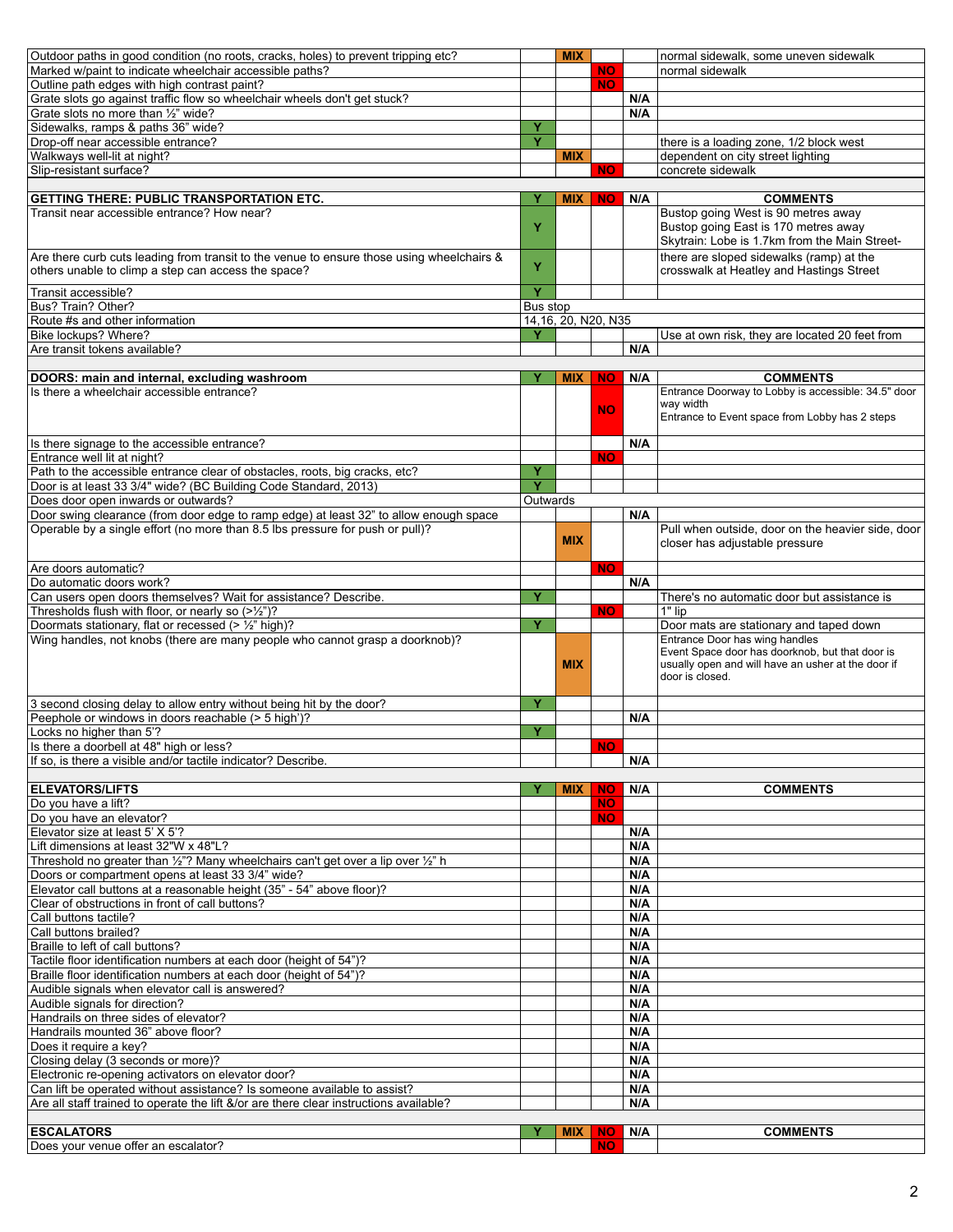| How wide between rails?                                                                                                                                              |   |            |           | N/A        |                                                                                          |
|----------------------------------------------------------------------------------------------------------------------------------------------------------------------|---|------------|-----------|------------|------------------------------------------------------------------------------------------|
| Is there an escalator for both directions?                                                                                                                           |   |            |           | N/A        |                                                                                          |
|                                                                                                                                                                      |   |            |           |            |                                                                                          |
| <b>STAIRS &amp; STEPS</b>                                                                                                                                            | Y | <b>MIX</b> | NO.       | N/A        | <b>COMMENTS</b>                                                                          |
| Is the publicly available space stair-free?                                                                                                                          |   |            |           |            | Entrance Doorway to Lobby is accessible: 34.5"" door<br>way width                        |
|                                                                                                                                                                      |   | <b>MIX</b> |           |            | Entrance to Event space from Lobby has 2 steps                                           |
|                                                                                                                                                                      |   |            |           |            |                                                                                          |
|                                                                                                                                                                      |   |            |           |            | Entrance to Event space from Lobby has 2 steps                                           |
| If there are any stairs, how many are there, and where are they? Exact count.                                                                                        |   |            |           |            | 2 steps down to the washroom from the Event Space                                        |
|                                                                                                                                                                      |   |            |           |            |                                                                                          |
|                                                                                                                                                                      |   |            |           |            |                                                                                          |
| Is there a ramp nearby? Where is is in relation to the stairs?                                                                                                       |   |            | <b>NO</b> |            |                                                                                          |
| Do the stairs have a non-slip surface?                                                                                                                               |   | <b>MIX</b> |           |            | Tactile strips on edges of stairs                                                        |
| Tactile warning strips on stair edges so folks know where a step begins & ends?                                                                                      | Y |            |           |            |                                                                                          |
| Good lighting?                                                                                                                                                       |   | <b>MIX</b> |           |            | Lobby to Event space stairs have good lighting<br>Stairs to washroom can be low lighting |
|                                                                                                                                                                      |   |            |           |            |                                                                                          |
| Contrast lines on steps (top/bottom yellow, rest white) to indicate start/end?                                                                                       |   |            | <b>NO</b> |            |                                                                                          |
| Closed risers? (They are safer because they limit chances of tripping)                                                                                               |   |            |           | N/A        |                                                                                          |
| Maximum step height 7" & uniform?                                                                                                                                    |   |            |           |            |                                                                                          |
| Tread size is at least 11"?                                                                                                                                          | Y |            |           |            |                                                                                          |
| Suspended stairs have sufficient warning devices (planters or railings)? For example, so                                                                             |   |            |           | N/A        |                                                                                          |
| Continuous handrails? Height?                                                                                                                                        |   |            | <b>NO</b> |            |                                                                                          |
| Width between handrails. Can you grasp both securely going up/down the stairs?<br>Rails extend 12" past top riser & bottom tread to assist past the last/first step? |   |            |           | N/A<br>N/A |                                                                                          |
| Handrails 1 $\frac{1}{4}$ " to 1 $\frac{1}{2}$ " in diameter & easy to grasp?                                                                                        |   |            |           | N/A        |                                                                                          |
| Handrails in contrasting colour for better visibility?                                                                                                               |   |            |           | N/A        |                                                                                          |
|                                                                                                                                                                      |   |            |           |            |                                                                                          |
| <b>RAMPS: EXTERNAL</b>                                                                                                                                               | Y | <b>MIX</b> | <b>NO</b> | N/A        | <b>COMMENTS</b>                                                                          |
| Are there ramps to enter the space? Where?                                                                                                                           |   |            | <b>NO</b> |            |                                                                                          |
| Easy to find / well posted / etc?                                                                                                                                    |   |            |           | N/A        |                                                                                          |
| Marked by access sign?                                                                                                                                               |   |            |           | N/A        |                                                                                          |
| Gradient no more than 1:12? (less than 1 foot of rise for every 12 feet of ramp)                                                                                     |   |            |           | N/A        |                                                                                          |
| Textured, non-slip surface?                                                                                                                                          |   |            |           | N/A        |                                                                                          |
| Detectable warning surface so people can prepare for an incline/decline?                                                                                             |   |            |           | N/A        |                                                                                          |
| Continuous & sturdy handrails?                                                                                                                                       |   |            |           | N/A        |                                                                                          |
| Handrails 36" above ramp? width apart?                                                                                                                               |   |            |           | N/A        |                                                                                          |
| Handrails extend 12" beyond top & bottom of ramp?                                                                                                                    |   |            |           | N/A        |                                                                                          |
| Rest areas at less than 30' intervals to provide time not on an incline?                                                                                             |   |            |           | N/A        |                                                                                          |
| Well-lit?<br>At least 32" from door edge to ramp edge to ensure enough space to open door?                                                                           |   |            |           | N/A<br>N/A |                                                                                          |
|                                                                                                                                                                      |   |            |           |            |                                                                                          |
| <b>RAMPS: INTERNAL</b>                                                                                                                                               | Y | <b>MIX</b> | <b>NO</b> | N/A        | <b>COMMENTS</b>                                                                          |
| Are there ramps inside the venue? Where?                                                                                                                             |   |            | <b>NO</b> |            |                                                                                          |
| Easy to find / well posted?                                                                                                                                          |   |            |           | N/A        |                                                                                          |
| Marked by access sign?                                                                                                                                               |   |            |           | N/A        |                                                                                          |
| Gradient no more than 1:12? (less than 1 foot of rise for every 12 feet of ramp)                                                                                     |   |            |           | N/A        |                                                                                          |
| Textured, non-slip surface?                                                                                                                                          |   |            |           | N/A        |                                                                                          |
| Detectable warning surface so people can prepare for an incline/decline?                                                                                             |   |            |           | N/A        |                                                                                          |
| Continuous & sturdy handrails?                                                                                                                                       |   |            |           | N/A        |                                                                                          |
| Handrails 36" above ramp? width apart?                                                                                                                               |   |            |           | N/A        |                                                                                          |
| Handrails extend 12" beyond top & bottom of ramp?                                                                                                                    |   |            |           | N/A        |                                                                                          |
| Rest areas at less than 30' intervals to provide time not on an incline?                                                                                             |   |            |           | N/A        |                                                                                          |
| Well-lit?<br>At least 32" from door edge to ramp edge to ensure enough space to open door?                                                                           |   |            |           | N/A<br>N/A |                                                                                          |
|                                                                                                                                                                      |   |            |           |            |                                                                                          |
| <b>HALLWAYS &amp; FLOORS</b>                                                                                                                                         | Y | <b>MIX</b> | <b>NO</b> | N/A        | <b>COMMENTS</b>                                                                          |
| Are hallways 59"w?                                                                                                                                                   | Y |            |           |            |                                                                                          |
| Fire doors have magnetic hold-opens?                                                                                                                                 |   |            | <b>NO</b> |            |                                                                                          |
| Fire doors clear of obstacles?                                                                                                                                       | Y |            |           |            |                                                                                          |
| Door edges painted contrasted colour as warning if door is slightly open?                                                                                            |   |            | <b>NO</b> |            |                                                                                          |
| Carpet tightly woven, non-static, level loop with direct glue-down?                                                                                                  |   |            |           |            | no carpet, but there are some small taped down                                           |
|                                                                                                                                                                      |   |            |           | N/A        | door mats                                                                                |
|                                                                                                                                                                      |   |            |           |            |                                                                                          |
| All floors non-glare?<br>All floors non-slip?                                                                                                                        | Y |            |           |            | The venue requests that audience members                                                 |
|                                                                                                                                                                      |   |            |           |            | remove thier shoes in the lobby in order to enter                                        |
|                                                                                                                                                                      |   |            | <b>NO</b> |            | the event space. The venue will make                                                     |
|                                                                                                                                                                      |   |            |           |            | exceptions if requested.                                                                 |
|                                                                                                                                                                      |   |            |           |            |                                                                                          |
| Does it seem like the floor would be easy to move around on?                                                                                                         | Ÿ |            |           |            |                                                                                          |
| Are the halls and common areas free from obstructions? Please detail.                                                                                                |   | <b>MIX</b> |           |            | When the show is on, there is impermanent                                                |
|                                                                                                                                                                      |   |            |           |            | seating such as yoga mats in the space                                                   |
|                                                                                                                                                                      |   |            |           |            |                                                                                          |
| <b>ACCESSIBLE ROUTE THROUGH VENUE</b>                                                                                                                                | Y | MIX        | NO.       | N/A        | <b>COMMENTS</b>                                                                          |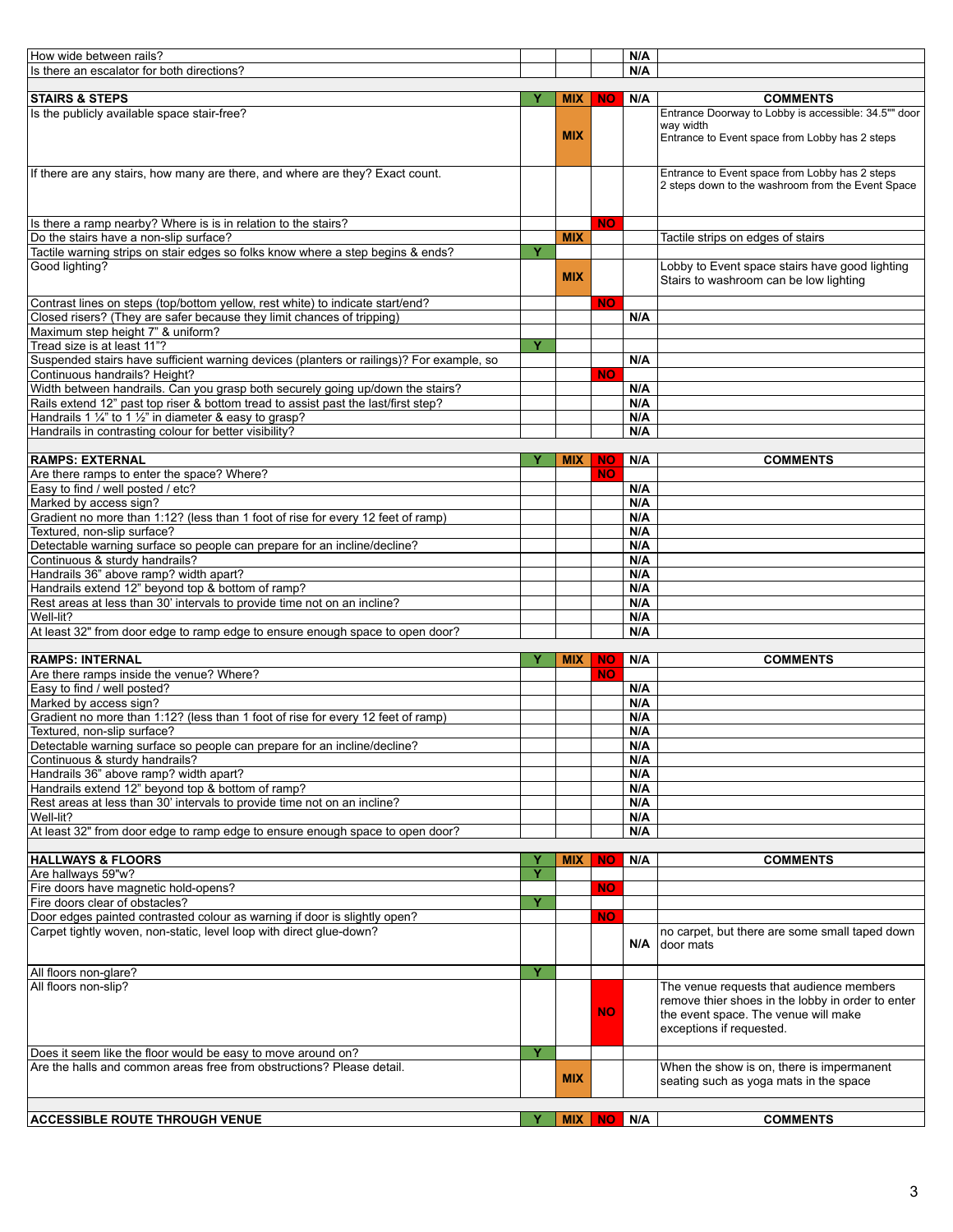| Is there an at least 48" wide accessible corridor through the venue from the accessible                                                                                                                                                                                                                                                 |        |            |           |            |                                                     |
|-----------------------------------------------------------------------------------------------------------------------------------------------------------------------------------------------------------------------------------------------------------------------------------------------------------------------------------------|--------|------------|-----------|------------|-----------------------------------------------------|
| entrance to the bathrooms (to ensure safe passage for those with mobility access barriers                                                                                                                                                                                                                                               |        |            | <b>NO</b> |            |                                                     |
| to and from washrooms, fire escapes and so on)?                                                                                                                                                                                                                                                                                         |        |            |           |            |                                                     |
| Is it marked and/or monitored? How? (tape? rope? attendant? etc)                                                                                                                                                                                                                                                                        |        |            |           | N/A        |                                                     |
|                                                                                                                                                                                                                                                                                                                                         |        |            |           |            |                                                     |
| ASSISTIVE LISTENING DEVICES, ASL etc SERVICES / ARRANGEMENTS                                                                                                                                                                                                                                                                            | Y      | <b>MIX</b> | <b>NO</b> | N/A        | <b>COMMENTS</b>                                     |
| Can the speaker be easily heard from any place in room?                                                                                                                                                                                                                                                                                 | Ÿ<br>Ÿ |            |           |            |                                                     |
| Acoustics check: Clap. Is it free of echos or dead spots?<br>For acoustics: is there carpeting, padded tiles, upholstered seats?                                                                                                                                                                                                        | Y      |            |           |            |                                                     |
| Adjust-able microphones available?                                                                                                                                                                                                                                                                                                      |        |            |           | N/A        |                                                     |
| Can loud fans and other equipment be turned off when not using?                                                                                                                                                                                                                                                                         | Ÿ      |            |           |            |                                                     |
| Can there be unobstructed views for interpretation and lip-reading?                                                                                                                                                                                                                                                                     | Ÿ      |            |           |            |                                                     |
| Can front row seating available to Deaf, HoH, low vision at no extra charge?<br>Is that front row seating wheelchair accessible?                                                                                                                                                                                                        |        |            |           | N/A<br>N/A |                                                     |
| If a mic or lectern is used, can the speaker's mouth be visible for lip reading?                                                                                                                                                                                                                                                        |        |            |           |            | N/A there are no mics needed due to the small space |
| Infra-Red system?                                                                                                                                                                                                                                                                                                                       |        |            | <b>NO</b> |            |                                                     |
| FM system?                                                                                                                                                                                                                                                                                                                              |        |            | <b>NO</b> |            |                                                     |
| i.e. a personal receiver worn by the person with the hearing loss & a transmitter worn by the speaker. The amplification provided by the person with the hearing loss<br>allows them to participate in a large audience setting as the speech is transmitted directly to the personal receiver blocking out other environmental sounds) |        |            |           |            |                                                     |
|                                                                                                                                                                                                                                                                                                                                         |        |            |           |            |                                                     |
| Are there signs to indicate availability of the system and where it's located?                                                                                                                                                                                                                                                          |        |            |           | N/A        |                                                     |
| Minimal internal noise from heating / cooling systems?                                                                                                                                                                                                                                                                                  | Y      |            |           |            |                                                     |
| Limited number of angles/ walls/ pillars to reduce sound bouncing?<br>If this is an event, is sign language interpretation provided?                                                                                                                                                                                                    | Ÿ      |            |           |            | event specific                                      |
| How is this arranged?                                                                                                                                                                                                                                                                                                                   |        |            |           |            | by the event producers                              |
| Free & timely copies of program/ agenda/ speech/ etc available.for interpreters?                                                                                                                                                                                                                                                        | Y      |            |           |            | dependent on event                                  |
| If interpretation isn't covered by the venue/event, can someone bring their interpreter to the                                                                                                                                                                                                                                          | Y      |            |           |            |                                                     |
| event / into the venue free of charge?                                                                                                                                                                                                                                                                                                  |        |            |           |            |                                                     |
| If interpretation can be arranged, is it culturally and otherwise appropriate for the                                                                                                                                                                                                                                                   | Y      |            |           |            | it is a small initimate space with non-traditional  |
| event/venue? Explain.                                                                                                                                                                                                                                                                                                                   |        |            |           |            | seating                                             |
| Closed Captioning capabilities? Give details.<br>How is this arranged? Is there a fee?                                                                                                                                                                                                                                                  |        |            | <b>NO</b> | N/A        |                                                     |
| Are Communication Access Real-Time Translation (CART) services offered?                                                                                                                                                                                                                                                                 |        |            | <b>NO</b> |            |                                                     |
| If so, how is this arranged? Is there a fee?                                                                                                                                                                                                                                                                                            |        |            |           | N/A        |                                                     |
| Any other services offered for those with barriers to accesing audio?                                                                                                                                                                                                                                                                   |        |            |           |            | Venue will do their best to accomodate              |
|                                                                                                                                                                                                                                                                                                                                         |        |            | <b>NO</b> |            | accessiblity requests                               |
|                                                                                                                                                                                                                                                                                                                                         |        |            |           |            |                                                     |
| <b>PUBLIC TELEPHONE</b>                                                                                                                                                                                                                                                                                                                 | Y      | <b>MIX</b> | <b>NO</b> | N/A        | <b>COMMENTS</b>                                     |
| Is there a public telephone available?                                                                                                                                                                                                                                                                                                  |        |            | <b>NO</b> |            | Venue staff have cell phones to call cabs, etc if   |
| Clear path width of 30" to allow wheelchair access?                                                                                                                                                                                                                                                                                     |        |            |           | N/A        |                                                     |
| Located in a low ambient noise level area? Where?<br>Handset / coin receiver / dialer within 48" of the floor?                                                                                                                                                                                                                          |        |            |           | N/A<br>N/A |                                                     |
| Cord minimum 29" long?                                                                                                                                                                                                                                                                                                                  |        |            |           | N/A        |                                                     |
| Phone directories kept at accessible level?                                                                                                                                                                                                                                                                                             |        |            |           | N/A        |                                                     |
| TTY?                                                                                                                                                                                                                                                                                                                                    |        |            |           | N/A        |                                                     |
| Shelf provided for TTY?<br>If TTY is provided, do staff know how to operate it?                                                                                                                                                                                                                                                         |        |            |           | N/A        |                                                     |
|                                                                                                                                                                                                                                                                                                                                         |        |            |           |            |                                                     |
|                                                                                                                                                                                                                                                                                                                                         |        |            |           | N/A        |                                                     |
| Do the phones have volume controls?                                                                                                                                                                                                                                                                                                     |        |            |           | N/A        |                                                     |
| <b>WATER FOUNTAIN</b>                                                                                                                                                                                                                                                                                                                   |        | <b>MIX</b> | <b>NO</b> | N/A        | <b>COMMENTS</b>                                     |
| Is there a water fountain available?                                                                                                                                                                                                                                                                                                    |        |            |           |            | Water dispenser is available with cups              |
| Provided at varying heights to accommodate more needs?                                                                                                                                                                                                                                                                                  |        |            |           |            |                                                     |
| Recessed so as not to cause obstruction?                                                                                                                                                                                                                                                                                                |        |            |           |            |                                                     |
| It is free of barriers to that restrict access?                                                                                                                                                                                                                                                                                         |        |            |           |            |                                                     |
| <b>EMERGENCY SYSTEM</b>                                                                                                                                                                                                                                                                                                                 | Y      | <b>MIX</b> | <b>NO</b> | N/A        | <b>COMMENTS</b>                                     |
| Emergency evacuation plan posted?                                                                                                                                                                                                                                                                                                       |        |            | <b>NO</b> |            |                                                     |
| Does it fit requirements for accessible signage?                                                                                                                                                                                                                                                                                        |        |            |           | N/A        |                                                     |
| Audible alarm signals?                                                                                                                                                                                                                                                                                                                  | Y<br>Ÿ |            |           |            |                                                     |
| Visible alarm signals? flashes <5 flashes/second?<br>Refuge area available, or accessible exit doors?                                                                                                                                                                                                                                   |        | <b>MIX</b> |           |            |                                                     |
| Fire alarms within reach (5' from floor)?                                                                                                                                                                                                                                                                                               |        |            | <b>NO</b> |            |                                                     |
| Emergency doors clearly marked?                                                                                                                                                                                                                                                                                                         | Y      |            |           |            |                                                     |
| Fire extinguishers? How far from ground?                                                                                                                                                                                                                                                                                                | Y      |            |           |            | $\ddot{\mathbf{r}}$                                 |
| Sprinkler system?<br>Smoke detectors?                                                                                                                                                                                                                                                                                                   | Y      |            | <b>NO</b> |            |                                                     |
| Is there a first aid kit anywhere? Where? Is it accessible?                                                                                                                                                                                                                                                                             | Ÿ      |            |           |            | under the front desk, yes is it accessible          |
|                                                                                                                                                                                                                                                                                                                                         |        |            |           |            |                                                     |
| <b>SEATING</b>                                                                                                                                                                                                                                                                                                                          | Y      | <b>MIX</b> | <b>NO</b> | N/A        | <b>COMMENTS</b>                                     |
| Is rest seating available in the venue?                                                                                                                                                                                                                                                                                                 | Ÿ      |            |           |            |                                                     |
| Armrests? Some do not fit larger people's bodies, and for some people they're necessary<br>Is there a variety of seating options? Describe.                                                                                                                                                                                             |        | <b>MIX</b> |           |            | large chairs with arm rests, 4' x 2' cushioned      |
|                                                                                                                                                                                                                                                                                                                                         |        |            |           |            | mats, 1'x1' mats, folding chairs (no arm rests) by  |
| Seating options other than folding chairs? Folding chairs can be precarious for larger folks                                                                                                                                                                                                                                            | Y      |            |           |            | request<br>see above                                |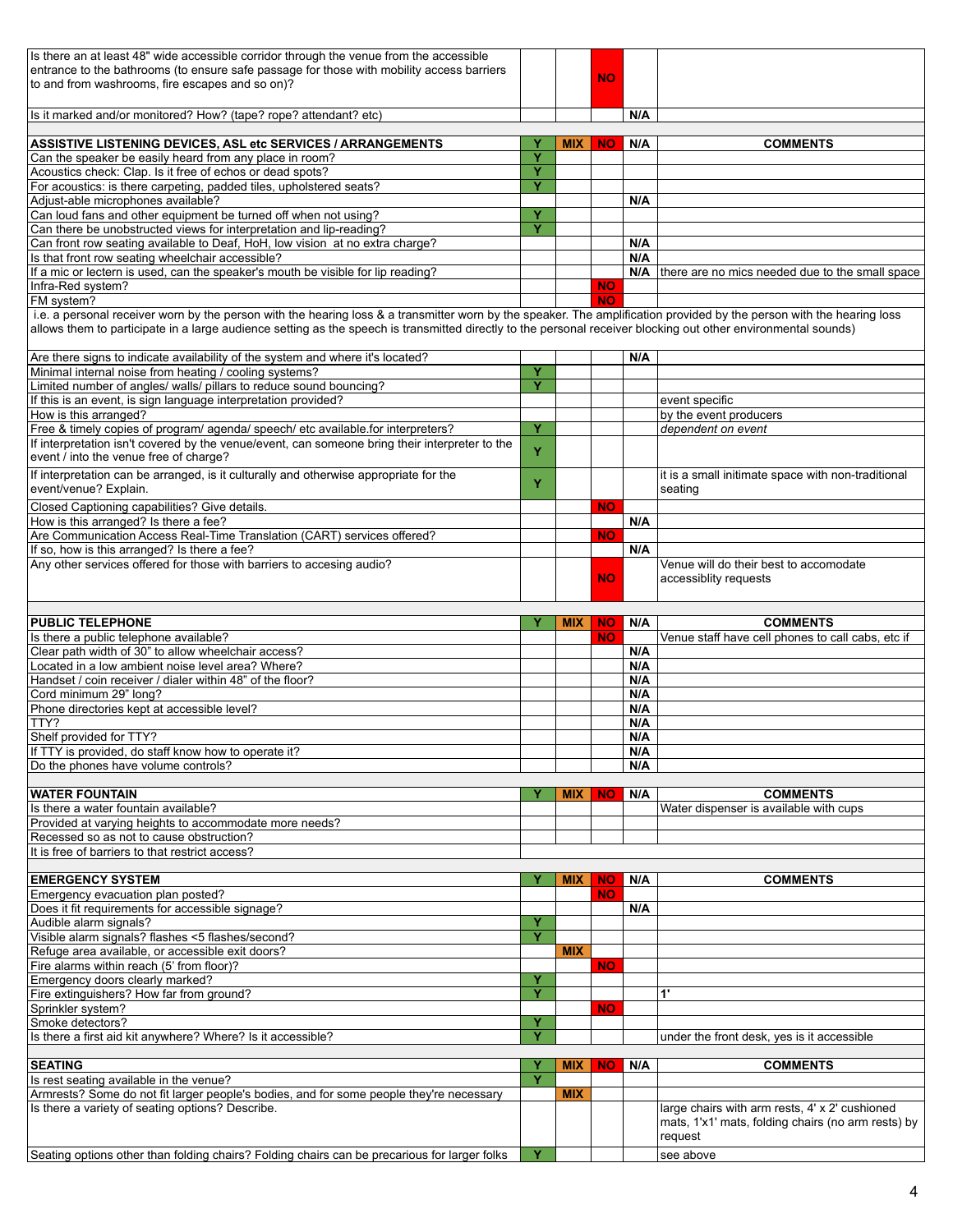| Dimensions of seating options (floor to top of seat cushion x width between armrests or                                                               |    |                 |                        |            | see above                                                                                        |
|-------------------------------------------------------------------------------------------------------------------------------------------------------|----|-----------------|------------------------|------------|--------------------------------------------------------------------------------------------------|
| Is seating sturdy/solid/secure?                                                                                                                       | Y  |                 |                        |            |                                                                                                  |
| At least 16" from ground to top side of seat cushion?                                                                                                 | Y  |                 |                        |            | Indicate this need, limited seating this kind                                                    |
| Can people use wheelchairs in all areas?                                                                                                              | Y  |                 |                        |            | wheel chairs are welcome in all areas, if the<br>wheelchair user is able to get up the 2 stairs. |
| Do wheelchair seating spaces allow people to sit with companions?                                                                                     | Y  |                 |                        |            | if the wheelchair is lifted into the event space,<br>the companion can sit with the wheelchair   |
| Does seating allow a guide dog to sit under a chair?                                                                                                  |    |                 | <b>NO</b>              |            |                                                                                                  |
| Is front row & barrier-free seating available for blind/low vision, Deaf/hoh or other people                                                          |    |                 |                        | N/A        |                                                                                                  |
| Is there priority seating for disabled and/or fat folks and/or elders?<br>If so, how is it marked/ maintained/ made known?                            |    |                 |                        | N/A<br>N/A | non-traditional seating, the venue is able to                                                    |
|                                                                                                                                                       |    |                 |                        |            |                                                                                                  |
| <b>FOOD, BEVERAGE, SERVICE COUNTERS, BANK MACHINES</b>                                                                                                |    | <b>MIX</b>      | <b>NO</b>              | N/A        | <b>COMMENTS</b>                                                                                  |
| Can people have food etc delivered to their table?                                                                                                    |    |                 |                        | N/A        |                                                                                                  |
| Can people bring their own food & beverages into the venue, if required?                                                                              |    | <b>MIX</b>      |                        |            | The venue doesn't allow food unless under<br>emergency circumstances                             |
| If food is served, what is the price range?                                                                                                           |    |                 |                        | N/A        |                                                                                                  |
| Are there a variety of options? Vegan, halal, vegetarian, kosher, gluten free, etc?                                                                   |    |                 |                        | N/A        |                                                                                                  |
| Are common allergens noted?                                                                                                                           |    |                 |                        | N/A        |                                                                                                  |
| Are ingredient lists available?                                                                                                                       |    |                 |                        | N/A        |                                                                                                  |
| Is staff available to clear off the tables?                                                                                                           |    |                 |                        | N/A        |                                                                                                  |
| Is free water available?                                                                                                                              | Y  |                 |                        |            |                                                                                                  |
| Service counters (ticket booths, bars, cutlery/condiment stands etc) easily accessed by<br>someone using a wheelchair? I.e. barrier free? Dimensions? | Y  |                 |                        |            |                                                                                                  |
| Automated bank machine buttons < 48"high?                                                                                                             |    |                 | <b>NO</b>              |            |                                                                                                  |
| Enough clearance to access ATM? Things blocking the way?                                                                                              |    |                 |                        | N/A        |                                                                                                  |
| Is there a coatcheck available?                                                                                                                       | Y  |                 |                        | N/A        | There is a self serve coat rack                                                                  |
| What is the cost?<br>Is the coat check wheelchair accessible?                                                                                         |    |                 | <b>NO</b>              |            |                                                                                                  |
| Is the coat check mandatory? For what items?                                                                                                          |    |                 | <b>NO</b>              |            |                                                                                                  |
|                                                                                                                                                       |    |                 |                        |            |                                                                                                  |
| ENVIRONMENTAL: ANIMALS, ALLERGENS, MCS, SCENTS, MOLD, SMOKING, ETC.                                                                                   |    |                 |                        |            |                                                                                                  |
| -- Scent Free or Reduced Policy                                                                                                                       | Y. | <b>MIX</b>      | <b>NO</b>              | N/A        | <b>COMMENTS</b>                                                                                  |
| Do you have a policy in place?                                                                                                                        |    |                 | <b>NO</b>              |            | event specific                                                                                   |
| What does it cover? Reduced or free? All events or only some? Etc.Describe:                                                                           |    |                 |                        | N/A        |                                                                                                  |
| In what formats do you provide info on the policy?                                                                                                    |    |                 |                        | N/A        |                                                                                                  |
| How / is the policy enforced?                                                                                                                         |    |                 |                        | N/A        |                                                                                                  |
|                                                                                                                                                       |    |                 |                        |            |                                                                                                  |
| Is the space free from air "fresheners"?                                                                                                              | Y  |                 |                        |            |                                                                                                  |
| If there are "fresheners", can they be moved/ blocked/ removed?                                                                                       |    |                 |                        | N/A        |                                                                                                  |
| Is the space free from any other scents? (e.g. incense, sage, paints, etc)                                                                            |    | <b>MIX</b>      |                        |            | please contact us if you request a scent free                                                    |
| If not, can use of those scented products be stopped/ alternated use/ altered?                                                                        | Y  |                 |                        |            |                                                                                                  |
| Are there air purifiers/filters available for use in the space?                                                                                       |    |                 | <b>NO</b>              |            |                                                                                                  |
|                                                                                                                                                       |    |                 |                        |            |                                                                                                  |
| -- Animals                                                                                                                                            | Y  | <b>MIX   NO</b> |                        | N/A        | <b>COMMENTS</b>                                                                                  |
| Are animals regularly in the space?                                                                                                                   |    |                 | <b>NO</b>              |            |                                                                                                  |
| If so, what kind?                                                                                                                                     |    |                 |                        | N/A        |                                                                                                  |
| Are steps taken to reduce hair, dander, bird dust, etc?                                                                                               |    |                 |                        | N/A        |                                                                                                  |
| Are there any areas or times where/when no animals are allowed?                                                                                       | Y  |                 |                        |            | all times, except guide animals                                                                  |
| <b>Guide Dogs</b>                                                                                                                                     | Y  | <b>MIX</b>      | <b>NO</b>              | N/A        | <b>COMMENTS</b>                                                                                  |
| Is water available for guide dogs?                                                                                                                    | Y  |                 |                        |            |                                                                                                  |
| Is there an area where a guide dog can be toileted?                                                                                                   | Y  |                 |                        |            | the street                                                                                       |
| Is there a quiet area where a guide dog can rest?                                                                                                     | Y  |                 |                        |            | the lobby                                                                                        |
|                                                                                                                                                       |    |                 |                        |            |                                                                                                  |
| -- Smoking Areas                                                                                                                                      | Y  | <b>MIX</b>      | <b>NO</b>              | N/A        | <b>COMMENTS</b>                                                                                  |
| Accessible for people using wheelchairs and with other access needs?                                                                                  | Y  |                 |                        |            | Smoking area is on the sidewalk more than 6<br>metres from the entrance                          |
| At least 6 meters from doors/ intake?                                                                                                                 | Ÿ  |                 |                        |            |                                                                                                  |
| Is it clearly blocked off? How?                                                                                                                       |    |                 | <b>NO</b>              |            |                                                                                                  |
|                                                                                                                                                       |    |                 |                        |            |                                                                                                  |
| <b>Dust and Mold</b>                                                                                                                                  | Υ  | <b>MIX</b>      | <b>NO</b><br><b>NO</b> |            |                                                                                                  |
| Is or has mold been a problem in the space?                                                                                                           |    |                 |                        | N/A        |                                                                                                  |
| If so, describe any efforts to deal with it, and outcomes.<br>Is the venue dusty?                                                                     |    |                 | <b>NO</b>              |            |                                                                                                  |
| Is regular dusting / vacuuming / filtering / etc done to reduce dust?                                                                                 | Y  |                 |                        |            |                                                                                                  |
|                                                                                                                                                       |    |                 |                        |            |                                                                                                  |
| <b>ALCOHOL AND OTHER SUBSTANCES</b>                                                                                                                   |    | <b>MIX</b>      | <b>NO</b>              | N/A        | <b>COMMENTS</b>                                                                                  |
| Are alcohol or other substances served or consumed in the space? Describe.                                                                            |    |                 | <b>NO</b>              |            |                                                                                                  |
| Are alcohol or other substances a central aspect of the space?                                                                                        |    |                 | <b>NO</b>              |            |                                                                                                  |
| Are there designated sober spaces within the larger venue?                                                                                            |    |                 |                        | N/A        |                                                                                                  |
| If so, are those spaces wheelchair or otherwise accessible?<br>Are non-alcololic beverages available?                                                 | Y  |                 |                        | N/A        | water and tea                                                                                    |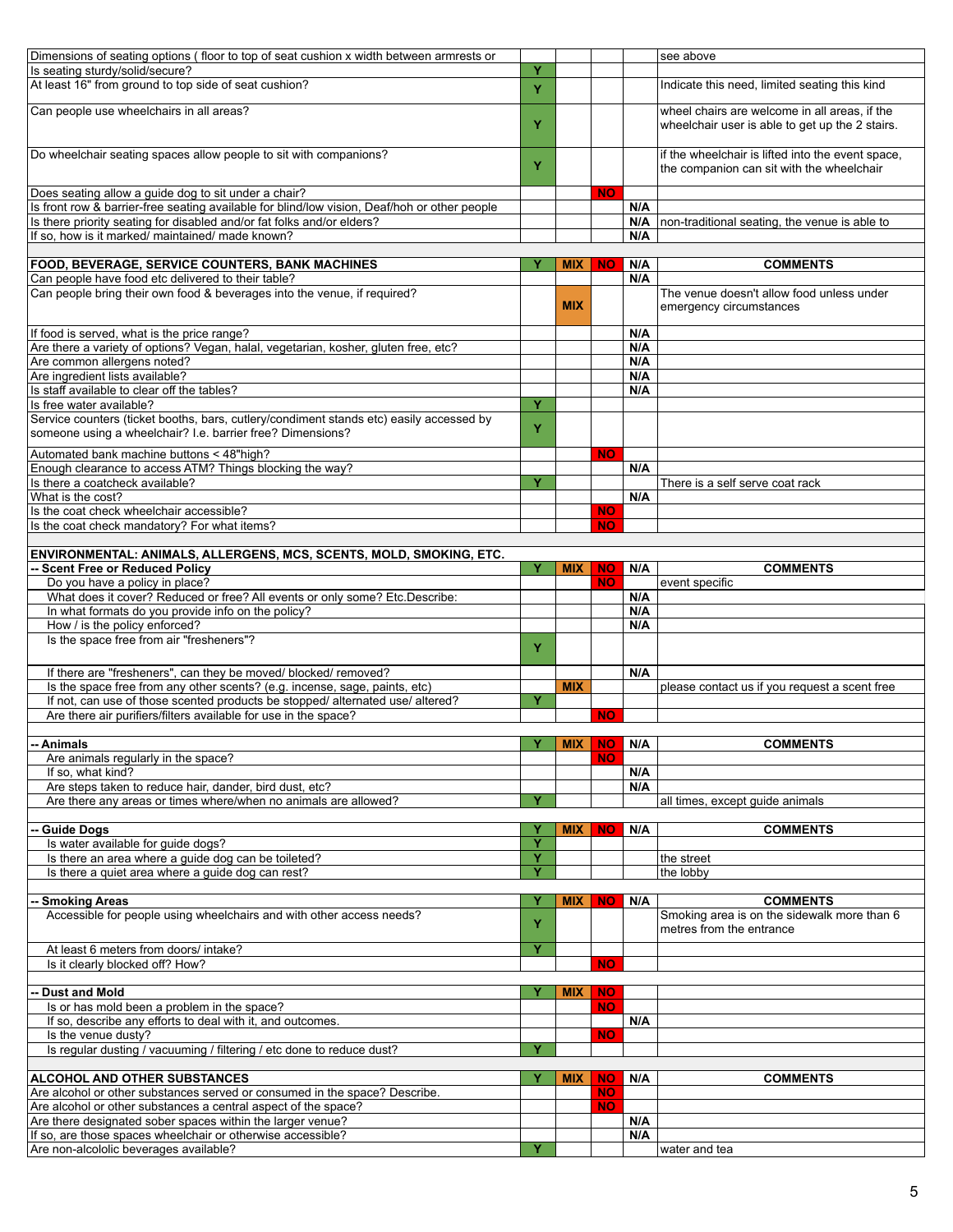| <b>SHADE &amp; SHELTER</b>                                                                                                      | Υ | <b>MIX</b> | NO.       | N/A | <b>COMMENTS</b>                                                                                 |
|---------------------------------------------------------------------------------------------------------------------------------|---|------------|-----------|-----|-------------------------------------------------------------------------------------------------|
| Accessible to people using wheelchairs and with other access needs?                                                             |   |            |           | N/A |                                                                                                 |
|                                                                                                                                 |   |            |           |     |                                                                                                 |
| <b>WHEELCHAIR/ MOBILITY/ ETC EQUIPMENT HIRE</b>                                                                                 | Y | <b>MIX</b> | <b>NO</b> | N/A | <b>COMMENTS</b>                                                                                 |
| Can people hire or borrow a wheelchair or other equipment at the venue?<br>If so, how is this arranged?                         |   |            | <b>NO</b> | N/A |                                                                                                 |
| How many do you provide?                                                                                                        |   |            |           | N/A |                                                                                                 |
|                                                                                                                                 |   |            |           |     |                                                                                                 |
| <b>QUIET SPACE</b>                                                                                                              | Y | <b>MIX</b> | <b>NO</b> | N/A | <b>COMMENTS</b>                                                                                 |
| Is there a quiet space available to sit or lay down?                                                                            |   |            |           |     | the lobby is always available during the                                                        |
|                                                                                                                                 |   | <b>MIX</b> |           |     | performance                                                                                     |
|                                                                                                                                 |   |            |           |     |                                                                                                 |
| Is this space available during all open hours?                                                                                  | Y |            |           |     |                                                                                                 |
| Is it wheelchair accessible?                                                                                                    | Y |            |           |     |                                                                                                 |
| Is it scent-reduced or in line with the other scent situation in the rest of the space?                                         | Y |            |           |     |                                                                                                 |
| <b>STAFF/ORGANIZATIONAL AWARENESS</b>                                                                                           | Y | <b>MIX</b> | NO.       | N/A | <b>COMMENTS</b>                                                                                 |
| Have staff undertaken any disability awareness trainings?                                                                       |   |            | NO.       |     |                                                                                                 |
| Staff have experience assisting people w/a range of disabilities &/or needs?                                                    |   | <b>MIX</b> |           |     |                                                                                                 |
| If so, are staff available to provide assistance to patrons?                                                                    | Y |            |           |     | to the best of their knowledge and abilities                                                    |
| Do any staff members have sign language skills?                                                                                 |   |            | <b>NO</b> |     |                                                                                                 |
| Is there a staff member with responsibility for access or for patrons with a disability? Who?                                   |   | <b>MIX</b> |           |     | all staff will be available and as aware as                                                     |
| Are people encouraged & enabled to discuss issues around accessibility & ableism in the                                         |   |            |           |     | Please reach out to info@lobestudio.ca                                                          |
| space? How?                                                                                                                     | Y |            |           |     |                                                                                                 |
|                                                                                                                                 | Y |            |           |     |                                                                                                 |
| Are conversations currently underway re: increasing access & awareness?                                                         |   |            |           |     |                                                                                                 |
| If someone experiences ableism, racism, transmisogyny, or any other form of oppressive                                          |   |            |           |     | info@lobestudio.ca                                                                              |
| behaviour from staff or other patrons, who can they speak with?                                                                 |   |            |           |     |                                                                                                 |
|                                                                                                                                 |   |            |           |     |                                                                                                 |
| Is there currently an anti-oppression or human rights policy in place?                                                          | Y |            |           |     |                                                                                                 |
| Are conversations encouraged and/or currently underway re: anti-oppression etc?                                                 | Ÿ |            |           |     |                                                                                                 |
|                                                                                                                                 |   |            |           |     |                                                                                                 |
| <b>CHILDCARE</b>                                                                                                                |   | <b>MIX</b> | <b>NO</b> | N/A | <b>COMMENTS</b>                                                                                 |
| Is this venue open to & welcoming of children? Describe specifics.                                                              |   |            |           |     | Children are welcome to attend all events that                                                  |
|                                                                                                                                 |   |            |           |     | are not indicated explicily 18+. Most events at<br>Lobe involve being seated and/or laying down |
|                                                                                                                                 | Y |            |           |     | quietly for ~1hr+                                                                               |
|                                                                                                                                 |   |            |           |     |                                                                                                 |
| Is childcare available onsite?                                                                                                  |   |            | NO.       |     |                                                                                                 |
| Is it wheelchair and otherwise accessible? Where is it located?                                                                 |   |            |           | N/A |                                                                                                 |
| How much does it cost?                                                                                                          |   |            |           | N/A |                                                                                                 |
| How is it arranged?                                                                                                             |   |            |           | N/A |                                                                                                 |
| Who is the contact person? And who is directly providing care?                                                                  |   |            |           | N/A |                                                                                                 |
|                                                                                                                                 |   |            |           |     |                                                                                                 |
| <b>FINANCIAL ACCESS</b>                                                                                                         | Y | <b>MIX</b> | NO.       | N/A | <b>COMMENTS</b>                                                                                 |
| What is the cost to enter venue?                                                                                                |   | <b>MIX</b> |           |     | Event specific                                                                                  |
| Do you offer sliding scale or a "no one turned away" policy?                                                                    | Y |            |           |     |                                                                                                 |
| Are people able to be in the space without purchasing something?                                                                | Ÿ |            |           |     | If attending event                                                                              |
| If there is a "minimum order", what is it? Describe.                                                                            |   |            | NO.       |     |                                                                                                 |
| What is the cost to rent the space? Please give the range across the week.                                                      |   |            |           |     | rental on a per event basis                                                                     |
| Are there deals for small groups, low income folks, non-profits, etc?                                                           | Y |            |           |     | please contact                                                                                  |
|                                                                                                                                 |   |            |           |     |                                                                                                 |
| FINDING INFO ABOUT THE SPACE / EVENT                                                                                            |   | MIX        | <b>NO</b> | N/A | <b>COMMENTS</b>                                                                                 |
| Is information about the venue & event available in a range of formats (e.g. Printed                                            | Y |            |           |     | Website, Social media, Printed, regular size                                                    |
| material, large print, audio, website)? Which formats are used?                                                                 |   |            |           |     | fonts                                                                                           |
| Is information about goods and services (programs and menus) available in a range of                                            |   |            |           | N/A |                                                                                                 |
| formats? Which formats?                                                                                                         |   |            |           |     |                                                                                                 |
| Is printed information easy to read?                                                                                            |   |            |           |     | Lobe info uses 16 font size. Staff is available if                                              |
|                                                                                                                                 |   | <b>MIX</b> |           |     | assistance is needed                                                                            |
| Is information available in multiple languages? Describe.                                                                       |   |            |           |     | Website is translatable. Content of shows is not                                                |
|                                                                                                                                 |   | <b>MIX</b> |           |     | always language dependent.                                                                      |
|                                                                                                                                 |   |            |           |     |                                                                                                 |
| How are multiple formats/ languages accessed?<br>Is accessibility information posted online & in promotional material? Specify. | Y |            |           |     | Online<br>lobestudio.ca/accessibility                                                           |
|                                                                                                                                 |   |            |           |     |                                                                                                 |
| <b>ENTRY TO VENUE (ID REQUIREMENTS, SECURITY, ETC.)</b>                                                                         |   | <b>MIX</b> | <b>NO</b> | N/A | <b>COMMENTS</b>                                                                                 |
| Is identification of any kind required to enter the space? Describe.                                                            |   |            |           |     | Proof of Covid-19 Vaccine passport and Gov't                                                    |
|                                                                                                                                 | Y |            |           |     | issued ID                                                                                       |
| Does staff hold onto ID or simply check it?                                                                                     |   |            | <b>NO</b> |     | just check it                                                                                   |
| Do you have specific gender requirements to enter? Describe.                                                                    |   |            | <b>NO</b> |     |                                                                                                 |
| How do you handle "discrepancies" in ID (e.g. the name someone goes by is not their legal name, or you                          |   |            |           |     | Only in regards to vaccine passport checking,                                                   |
| believe their photo doesn't "match" their name or stated gender)?                                                               |   |            |           |     | person may not be allowed to enter if iD and                                                    |
|                                                                                                                                 |   |            |           |     | vaccine passport are vastly different                                                           |
| Must people be legal citizens or residents to enter? Describe.                                                                  |   |            | <b>NO</b> |     |                                                                                                 |
| Re undocumented folks, how do you handle ID requirements?                                                                       |   |            |           |     | Vaccine Passports and ID are legally required at                                                |
|                                                                                                                                 |   |            |           |     | this time, so we cannot allow folks without ID                                                  |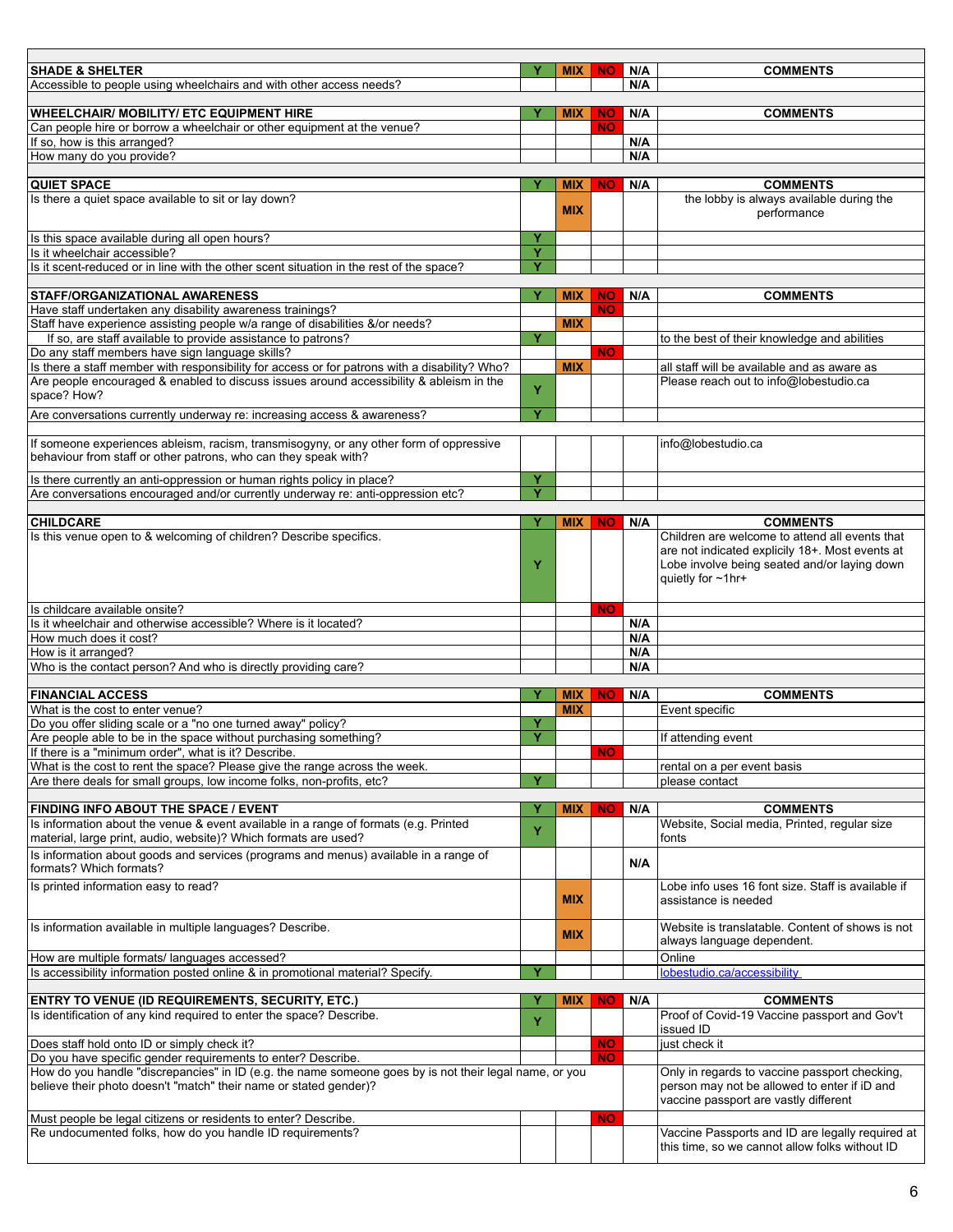| Are there security cameras anywhere inside or outside the venue?                                                                                                                                                             |   |                 |           |     |                                               |
|------------------------------------------------------------------------------------------------------------------------------------------------------------------------------------------------------------------------------|---|-----------------|-----------|-----|-----------------------------------------------|
| Are there security personnel anywhere inside or outside the venue?                                                                                                                                                           |   |                 |           |     |                                               |
|                                                                                                                                                                                                                              |   |                 |           |     |                                               |
| EMS (electro magnetic sensitivity) ACCESS                                                                                                                                                                                    |   | <b>MIX</b>      | <b>NO</b> | N/A | <b>COMMENTS</b>                               |
| We're committed to improving our information & knowledge in this area. If you have any input into more questions we can be asking, more work we can be doing to<br>integrate this info into the rest, please do contact us.  |   |                 |           |     |                                               |
| Are there alternatives to fluorescent lighting? (Fluorescent lighting is often a major cause<br>for headache, dizziness and other symptoms.)                                                                                 | Y |                 |           |     | there isn't any flourescent lighting here     |
| Has wifi been banned or restricted in the space?                                                                                                                                                                             |   |                 | <b>NO</b> |     |                                               |
| Is there an otion for using an ethernet cable access, not full-scale WiFi?                                                                                                                                                   | Ÿ |                 |           |     |                                               |
| Are cellphones restricted or banned in the space?                                                                                                                                                                            |   | <b>MIX</b>      |           |     | Cellphones are discouraged during the         |
| Can people be asked at events to turn off / airplane mode their cellphones?                                                                                                                                                  | Y |                 |           |     |                                               |
| Is there an identifiable, confined WiFi or cellphone zone for checking non emergency                                                                                                                                         |   |                 | <b>NO</b> |     |                                               |
| If so, how do people locate these? Are they noted?<br>Where are the nearest cell phone towers? See map: www.ertyu.                                                                                                           |   |                 |           | N/A | 1 block away, Heatley and Hastings (Telus)    |
| org/steven_nikkel/cancellsites.html                                                                                                                                                                                          |   |                 |           |     |                                               |
| Is the venue located away from dense wifi hotspots?                                                                                                                                                                          |   |                 | <b>NO</b> |     |                                               |
| To make your event/venue more EMS accessible: https://docs.google.com/file/d/0B81n0augDG8kLXQ4Z2FQcnhxWjA/edit?usp=sharing                                                                                                   |   |                 |           |     |                                               |
|                                                                                                                                                                                                                              |   |                 |           |     |                                               |
| PUBLIC WASHROOMS: add additional washroom sections as needed                                                                                                                                                                 |   |                 |           |     |                                               |
| If there are no w/c accessible washrooms in the space, are there any nearby? If so, how far? And fill in as much as possible about those washrooms in the sections<br>below. Otherwise, delete this line.                    |   |                 |           |     |                                               |
| There is an accessible washroom at the Vancouver Public Library, neca?mat ct Strathcona Branch, 730 E Hastings St, Vancouver, BC V6A 1R5, which is 95 metres<br>away from the venue, across the street.<br>From the hours of |   |                 |           |     |                                               |
| Mon - Fri: 9am - 9pm                                                                                                                                                                                                         |   |                 |           |     |                                               |
| Sat - Sun: 9am - 6pm                                                                                                                                                                                                         |   |                 |           |     |                                               |
| https://www.vpl.ca/location/n%C9%99%CC%81c%CC%93a%CA%94mat-ct-strathcona-branch                                                                                                                                              |   |                 |           |     |                                               |
|                                                                                                                                                                                                                              |   |                 |           |     |                                               |
|                                                                                                                                                                                                                              |   |                 |           |     |                                               |
|                                                                                                                                                                                                                              |   |                 |           |     |                                               |
|                                                                                                                                                                                                                              | Y | <b>MIX   NO</b> |           | N/A | <b>COMMENTS</b>                               |
| Is it a stand-alone room, or a stall within a larger shared bathroom?                                                                                                                                                        |   |                 |           |     |                                               |
|                                                                                                                                                                                                                              |   |                 |           |     |                                               |
|                                                                                                                                                                                                                              |   |                 |           |     |                                               |
| There are 2 shared bathrooms located next to the main welcome desk at the library.                                                                                                                                           |   |                 |           |     |                                               |
| The measurments taken below are taken from the "women's/ Trans people welcome"                                                                                                                                               |   |                 |           |     |                                               |
| washroom to the left of the other shared washroom.                                                                                                                                                                           |   |                 |           |     |                                               |
|                                                                                                                                                                                                                              |   |                 |           |     |                                               |
|                                                                                                                                                                                                                              | Y |                 |           |     |                                               |
| Room number if applicable:                                                                                                                                                                                                   | Ÿ |                 |           |     |                                               |
| Is the bathroom publicly available without a key/code?<br>Signage to accessible washrooms?                                                                                                                                   | Ÿ |                 |           |     |                                               |
| Is it marked as all-gender? Specify:                                                                                                                                                                                         | Ÿ |                 |           |     | Trans people welcome labelled on the doors    |
| Is it in a safe location (ie. not in an isolated spot)? Where?                                                                                                                                                               | Y |                 |           |     |                                               |
| Entrance at least 33 3/4" wide? (BC Building Code, 2013)                                                                                                                                                                     | Ÿ |                 |           |     |                                               |
| Is the door automatic?                                                                                                                                                                                                       | Y |                 |           |     |                                               |
| Do automatic doors work?                                                                                                                                                                                                     | Ÿ |                 |           |     |                                               |
| Lever door handles? Specify.                                                                                                                                                                                                 |   |                 |           |     | $N/A$ No handles                              |
| Is there unobstructed internal wheelchair clearance (5' x 5') in the stall or room?                                                                                                                                          |   |                 |           |     | no exact dimensions taken                     |
| Light switch <5' from ground? Location?                                                                                                                                                                                      |   |                 |           |     | Florecent lights covered by drop ceiling (not |
| What type of lighting in the bathroom?                                                                                                                                                                                       |   |                 |           |     | flickering)                                   |
|                                                                                                                                                                                                                              |   |                 |           |     |                                               |
| Does the bathroom have a changing table? specify location and height:                                                                                                                                                        |   |                 |           |     |                                               |
| Are there sharps container/s?                                                                                                                                                                                                | Ÿ |                 |           |     |                                               |
| Are scent-free soaps available?                                                                                                                                                                                              | Ÿ |                 |           |     |                                               |
| Is the washroom free from air "fresheners" or other scents?                                                                                                                                                                  | Y |                 |           | N/A |                                               |
| If there are "fresheners" etc., can they be moved/ removed/ blocked?<br>Is there an audible alarm system?                                                                                                                    |   |                 | <b>NO</b> |     |                                               |
| Is there a fan? Loud? Quiet? User activated? Etc. Please describe.                                                                                                                                                           |   |                 | <b>NO</b> |     |                                               |
|                                                                                                                                                                                                                              |   |                 |           |     |                                               |
| Is there a wall-mounted wash-basin, or space provided under sink with wheelchair                                                                                                                                             |   |                 |           |     |                                               |
| Pipes wrapped to prevent burns?                                                                                                                                                                                              |   |                 |           |     | $N/A$   No pipes visible                      |
| Lowered mirror (40"h maximum from floor, or tilted down)?                                                                                                                                                                    | Υ |                 |           |     |                                               |
| Lever or auto type faucets, not spring-loaded?                                                                                                                                                                               | Ÿ |                 |           |     |                                               |
| How far are faucet handles from the front of sink?                                                                                                                                                                           |   |                 |           |     | 14"                                           |
| How far are soaps from the front?                                                                                                                                                                                            |   |                 |           |     | 22"                                           |
| Towel dispensers a maximum of 48" from floor? location?                                                                                                                                                                      |   |                 |           |     | Yes air drier                                 |
| Is there a tampon/pad dispenser?                                                                                                                                                                                             |   |                 | <b>NO</b> | N/A |                                               |
| Tampon/pad dispensers no more than 48" from floor? Location?                                                                                                                                                                 |   |                 |           |     |                                               |
| Does the door lock from the inside?                                                                                                                                                                                          | Y |                 |           |     |                                               |
| Do locks work securely?                                                                                                                                                                                                      | Y |                 |           |     |                                               |
| Free of obstructions other than toilet? Describe if necessary.                                                                                                                                                               | Y |                 |           |     |                                               |
| Does the door swing outwards (clearance of 32")?                                                                                                                                                                             | Ÿ |                 |           |     |                                               |
| If it is a stall, is the stall door at least 32" wide?<br>Is the door self-closing?                                                                                                                                          | Ÿ |                 | <b>NO</b> |     |                                               |